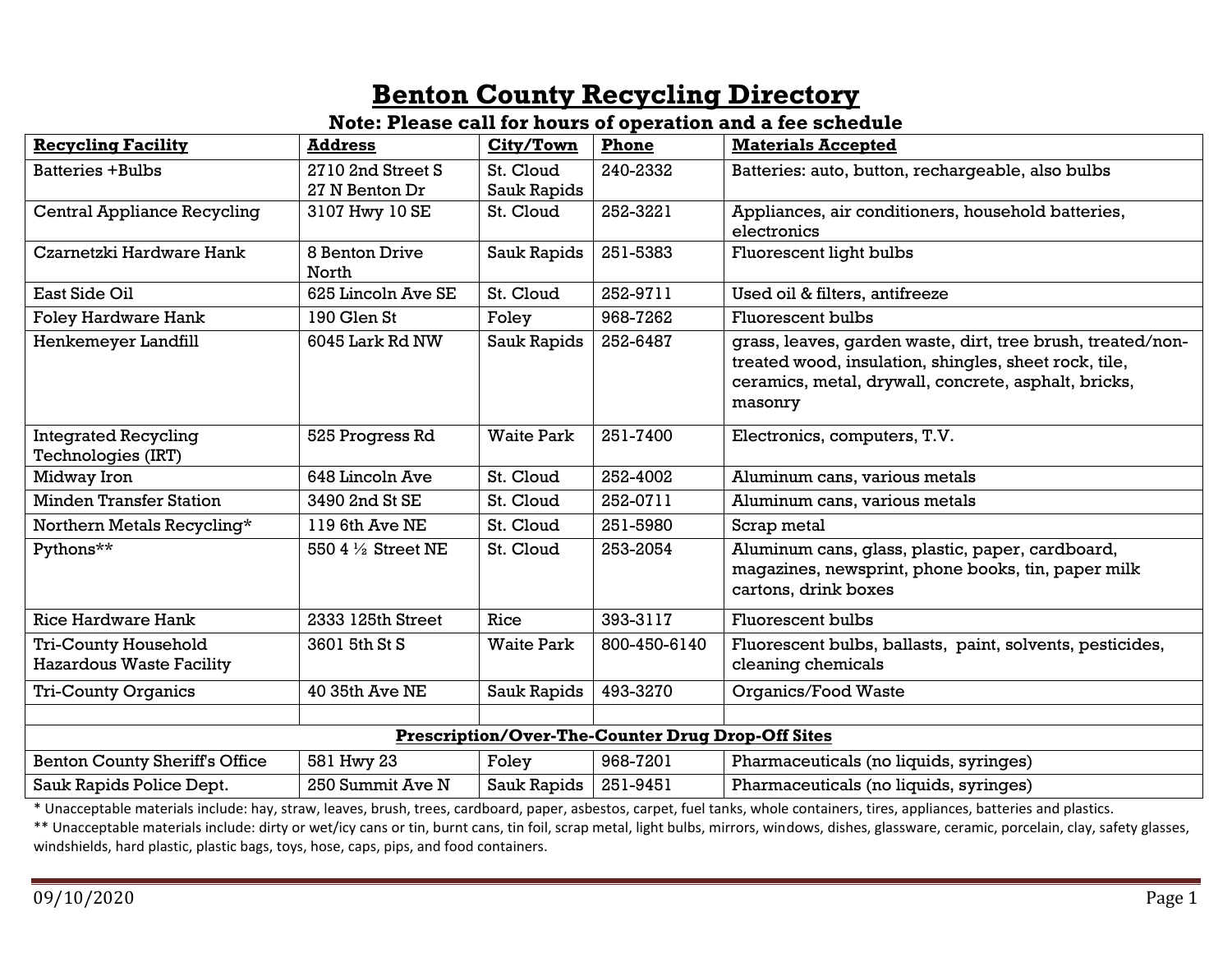## **Benton County Area Recycling Facilities**

Note: Please call ahead to the facility to check hours of operation, fees (if charged), and restrictions or limitations on weight or volume.

| <b>Material</b>              | <b>Sites</b>                                     |                           |                               |                       |                       |                                |  |
|------------------------------|--------------------------------------------------|---------------------------|-------------------------------|-----------------------|-----------------------|--------------------------------|--|
| Ammunition                   | <b>Tri-County HHW Facility</b>                   |                           |                               |                       |                       |                                |  |
|                              | 3601 5th St S                                    |                           |                               |                       |                       |                                |  |
|                              | <b>Waite Park MN 56387</b>                       |                           |                               |                       |                       |                                |  |
|                              | $(320)$ 255-6140                                 |                           |                               |                       |                       |                                |  |
| <b>Asbestos</b>              | Elk River Sanitary Landfill                      |                           | Veolia Rolling Hills Landfill |                       |                       | Vonco II SW-580                |  |
|                              | 22460 Hwy 169 NW                                 |                           | 175 Cty Rd 37 NE              |                       |                       | 15301 $140^{\text{th}}$ Ave SE |  |
|                              | Elk River MN 55330                               |                           | Buffalo MN 55313              |                       |                       | Becker MN 55308                |  |
|                              | (866) 909-4458                                   |                           | (320) 963-3158                |                       |                       | (769)262-8662                  |  |
| <b>Ballasts</b>              | <b>Tri-County HHW Facility</b>                   |                           | <b>Batteries Plus</b>         |                       |                       | <b>Batteries Plus</b>          |  |
|                              | 3601 5th St S                                    |                           | 27 N Benton Dr                |                       |                       | 2710 2 <sup>nd</sup> St South  |  |
|                              | <b>Waite Park MN 56387</b>                       |                           | Sauk Rapids MN 56379          |                       |                       | <b>St. Cloud MN 56301</b>      |  |
|                              | $(320)$ 255-6140                                 |                           | (320) 310-0267                |                       |                       | (320) 310-0266                 |  |
| <b>Batteries</b>             |                                                  |                           |                               |                       |                       |                                |  |
| <b>Alkaline and Dry Cell</b> |                                                  |                           |                               |                       |                       |                                |  |
| Can be disposed of in the    |                                                  |                           |                               |                       |                       |                                |  |
| trash                        |                                                  |                           |                               |                       |                       |                                |  |
| <b>Button</b>                |                                                  |                           |                               |                       |                       |                                |  |
| Return to location           | <b>Batteries Plus</b>                            | <b>Batteries Plus</b>     |                               |                       |                       |                                |  |
| purchased                    | 27 N Benton Dr                                   | $2710$ $2nd$ St South     |                               |                       |                       |                                |  |
| <b>Rechargeable</b>          | Sauk Rapids MN 56379                             | <b>St. Cloud MN 56301</b> |                               |                       |                       |                                |  |
|                              | (320) 310-0267<br>(320) 310-0266                 |                           |                               |                       |                       |                                |  |
|                              | Red's Electric<br>Red's Electric                 |                           |                               | <b>Batteries Plus</b> |                       |                                |  |
|                              | $49 S2^{nd}$ Ave                                 | 625 E St. Germain St      |                               |                       | $2710$ $2nd$ St South |                                |  |
| Automobile                   | <b>Waite Park MN 56387</b><br>St. Cloud MN 56304 |                           | St. Cloud MN 56301            |                       |                       |                                |  |
|                              | $(320)$ 251-3911<br>(320) 253-8765               |                           |                               |                       |                       | $(320)$ 310-0266               |  |
|                              |                                                  |                           |                               |                       |                       |                                |  |
|                              |                                                  |                           |                               |                       |                       |                                |  |
|                              |                                                  |                           |                               |                       |                       |                                |  |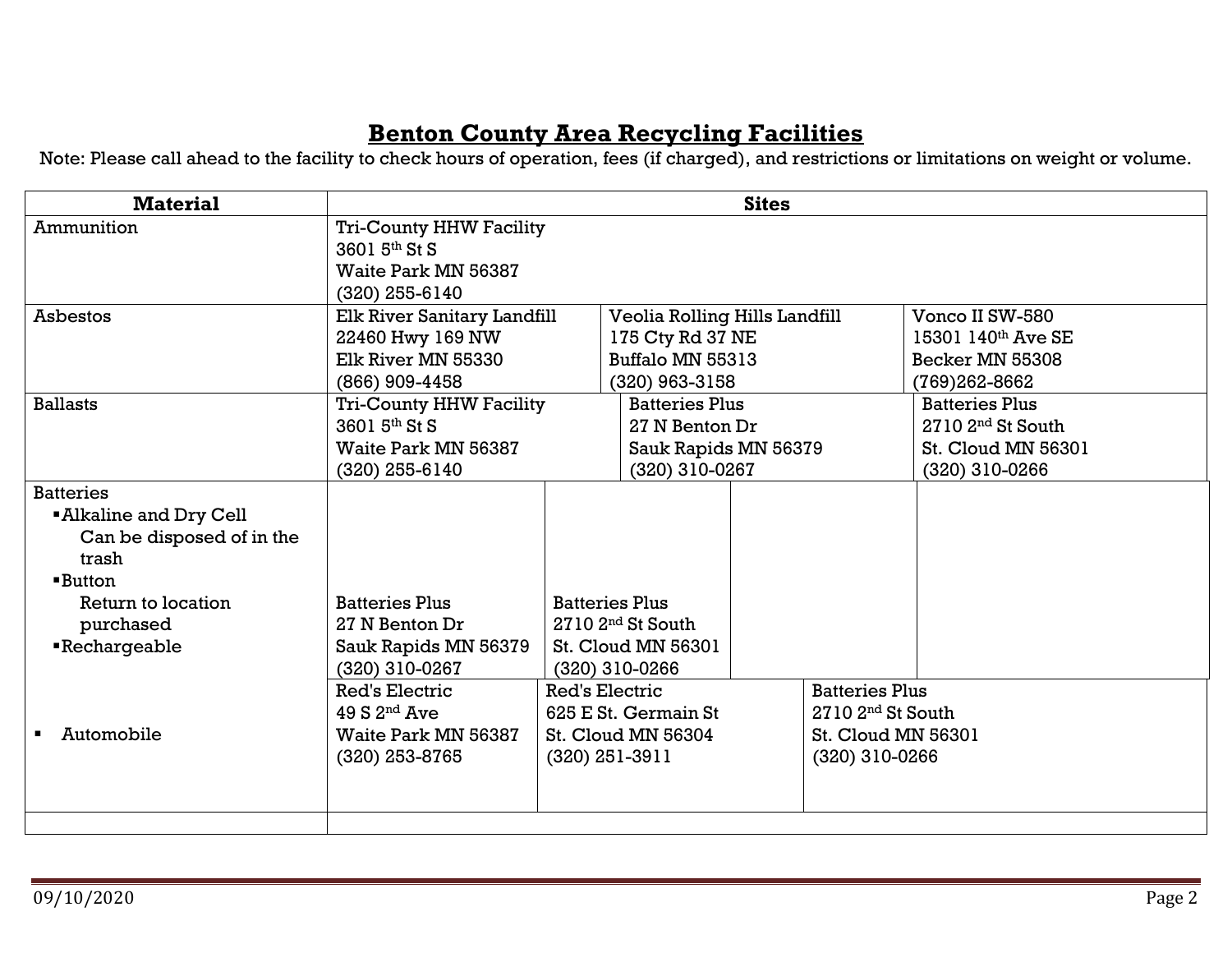| Computers                                | <b>Waste Management Transfer Station</b><br>650 NE Hwy 10, St. Cloud MN 56304<br>$(320)$ 253-6491                      |                                             |  | Central Appliance Recycling<br>3107 Hwy 10 SE, St. Cloud MN<br>56304 (320) 252-3221 |                   |                                                                                                             | <b>Integrated Recycling</b><br>Technologies (IRT)<br>525 Progress Rd, Waite Park<br>MN 56387 (320) 251-7400 |  |
|------------------------------------------|------------------------------------------------------------------------------------------------------------------------|---------------------------------------------|--|-------------------------------------------------------------------------------------|-------------------|-------------------------------------------------------------------------------------------------------------|-------------------------------------------------------------------------------------------------------------|--|
| Explosive, fireworks                     |                                                                                                                        | Call your City Police Department            |  |                                                                                     |                   |                                                                                                             |                                                                                                             |  |
| <b>Fire Extinguishers</b>                | <b>St. Cloud Fire Department</b><br>101 10th Ave North2<br><b>St. Cloud MN 56303</b><br>(320) 255-7213 (Non Emergency) |                                             |  |                                                                                     |                   |                                                                                                             |                                                                                                             |  |
| <b>Liquid Mercury</b>                    | <b>Tri-County HHW Facility</b>                                                                                         |                                             |  |                                                                                     |                   |                                                                                                             |                                                                                                             |  |
| (e.g. thermometers, furnace<br>switches) | 3601 5th St S<br>Waite Park MN 56387<br>(320) 255-6140                                                                 |                                             |  |                                                                                     |                   |                                                                                                             |                                                                                                             |  |
| <b>Pharmaceutical Disposal</b>           | <b>Benton County Sheriff's Office</b>                                                                                  |                                             |  | Sauk Rapids Police Dept.                                                            |                   |                                                                                                             |                                                                                                             |  |
| <b>Propane Cylinders</b>                 | <b>Tri-County HHW Facility</b>                                                                                         |                                             |  |                                                                                     |                   | Suburban Propane                                                                                            |                                                                                                             |  |
| Empty cylinders can be                   | 3601 5th St S                                                                                                          |                                             |  |                                                                                     | 41 Lincoln Ave SE |                                                                                                             |                                                                                                             |  |
| disposed of in the trash.                | Waite Park MN 56387<br>$(320)$ 255-6140                                                                                | St. Cloud MN 56304<br>$(320)$ 251-7831      |  |                                                                                     |                   |                                                                                                             |                                                                                                             |  |
| Organics/Food Waste                      | <b>Tri-County Organics</b><br>$40.35$ <sup>th</sup> Ave NE<br>St. Cloud MN 56301(320) 493-3270                         |                                             |  |                                                                                     |                   |                                                                                                             |                                                                                                             |  |
| <b>Railroad Ties</b>                     | <b>Waste Management Transfer Station</b><br>650 NE Hwy 10                                                              |                                             |  | Elk River Landfill<br>T.K. Landfill<br>(866) 909-4458<br>(320) 685-8226             |                   |                                                                                                             | Veolia Rolling<br>Hills Landfill                                                                            |  |
| <b>Smoke Detectors</b>                   |                                                                                                                        | St. Cloud MN 56304(320) 253-6491            |  |                                                                                     |                   |                                                                                                             | $(320)$ 963-3158                                                                                            |  |
|                                          | Dispose of in trash (photo-electric detectors) Check back of detector for address to send back for<br>proper disposal. |                                             |  |                                                                                     |                   |                                                                                                             |                                                                                                             |  |
| Televisions                              | <b>Waste Management Transfer Station</b><br>650 NE Hwy 10, St. Cloud MN 56304<br>(320) 253-6491                        |                                             |  | Central Appliance Recycling<br>3107 Hwy 10 SE, St. Cloud MN<br>56304 (320) 252-3221 |                   | <b>Integrated Recycling</b><br>Technologies (IRT)<br>525 Progress Rd, Waite Park<br>MN 56387 (320) 251-7400 |                                                                                                             |  |
| Tires                                    | <b>Liberty Tire</b><br>St. Martin, MN<br>(320) 548-3496<br>stmartin@libertytire.com                                    | Tires on 10<br>St Cloud<br>$(320)$ 248-1955 |  | <b>Royal Tire</b><br>St Cloud<br>$(320)$ 252-1760                                   |                   |                                                                                                             |                                                                                                             |  |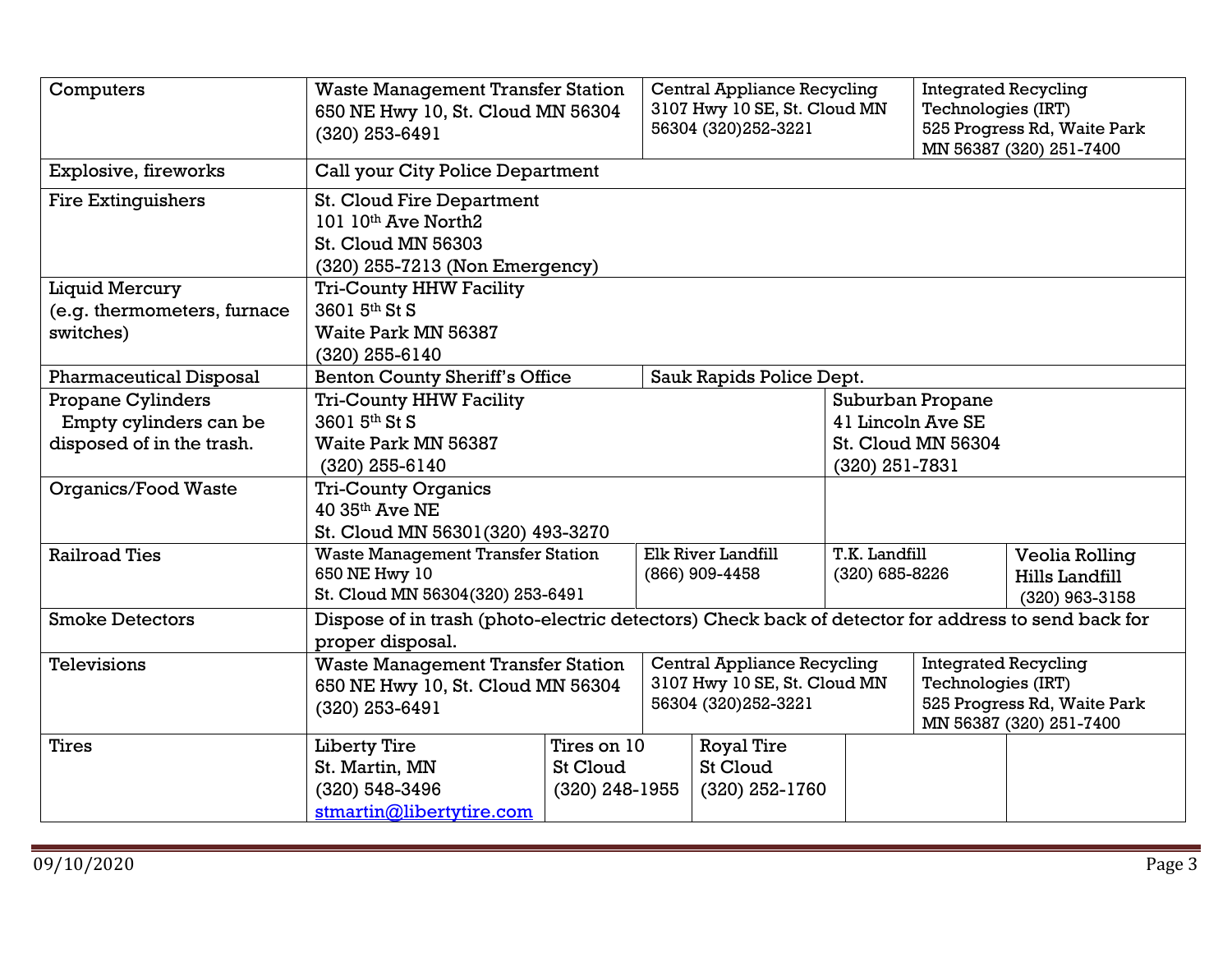## Hazardous Waste Collection

Stearns County/Tri-County Solid Waste Waite Park MN (320) 255-6140

# Asbestos Collection

Stearns County/Tri-County Solid Waste Veolia ES Rolling Hills Landfill Buffalo MN (320) 963-3158

Vonco II SW-580 Becker MN (763)262-8662

# Vehicle Recycling / Donation

Breast Cancer Car Donations 866-540-5069 <https://www.cardonations4cancer.org/>

Newgate School – (612) 378-0177 2900 East Hennepin Avenue Minneapolis, MN 55413 <https://www.newgateschool.org/>

Kars 4 Kids 877-527-7454 [https://www.kars4kids.org/donate-car](https://www.kars4kids.org/donate-car-mn.php)[mn.php](https://www.kars4kids.org/donate-car-mn.php) Kids Car Donations 866-634-8395 <https://kidscardonations.org/locations/minnesota>

Waite Park MN (320) 255-6140 (must be wetted and bagged)

Veteran Car Donations 877-594-5822 <https://www.veterancardonations.org/>

Goodwill Car Donations 866-233-8586 <https://www.goodwillcardonation.org/>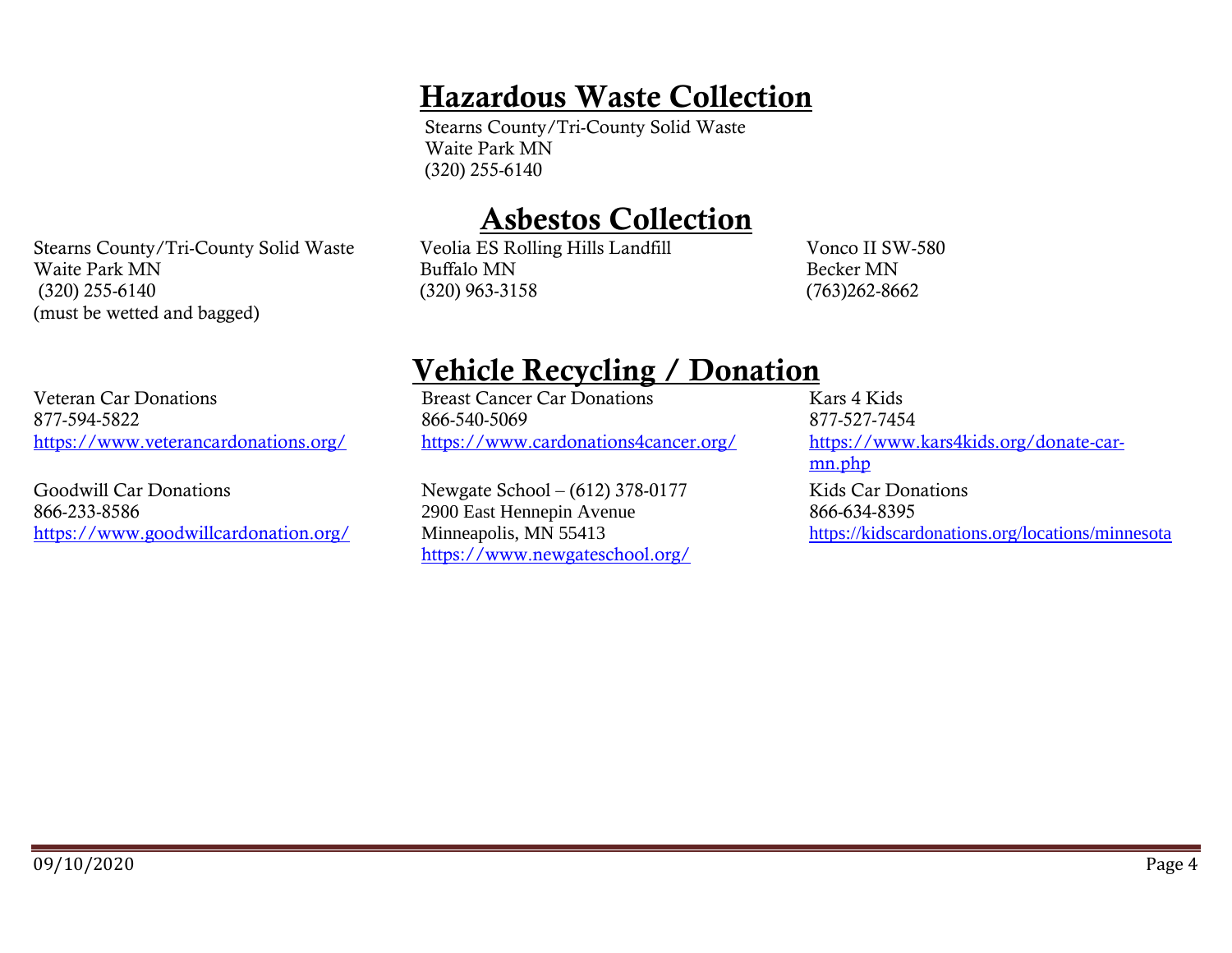### **MPCA Permitted Mixed Municipal Solid Waste Haulers in Benton County Service Area**

**Note: Call for hours of operation and fee schedule**

| <b>Facility</b>          | <b>Address</b>              | <b>Location</b> | <b>Phone</b> | <b>Materials Accepted</b>                     |
|--------------------------|-----------------------------|-----------------|--------------|-----------------------------------------------|
| <b>Republic Services</b> | $700\ 40$ <sup>th</sup> Ave | Sauk Rapids     | 252-9608     | Curbside pick up of garbage, bulky items, and |
|                          |                             |                 |              | recyclables.                                  |
| <b>Waste Management</b>  | 650 NE Hwy 10               | St. Cloud       | 253-6491     | Curbside pick up of garbage, bulky items, and |
|                          |                             |                 |              | recyclables.                                  |
| <b>Superior Services</b> | 2355 12th Street SE         | St. Cloud       | 251-8919     | Curbside pick up of garbage, bulky items, and |
|                          |                             |                 |              | recyclables.                                  |

### **MPCA Permitted Solid Waste Transfer Stations in Benton County Service Area Note: Call for hours of operation and fee schedule**

| <b>Facility</b>         | <b>Address</b>                 | <b>Location</b> | <b>Phone</b> | <b>Materials Accepted</b>               |
|-------------------------|--------------------------------|-----------------|--------------|-----------------------------------------|
| <b>Waste Management</b> | 650 NE Hwy 10                  | St. Cloud       | 253-6491     | Household garbage as well as recyclable |
|                         |                                |                 |              | materials                               |
| Minden Transfer         | $245\,35$ <sup>th</sup> Ave SE | St Cloud        | 252-0711     | Household garbage as well as recyclable |
| Station                 |                                |                 |              | materials                               |

\*Aluminum cans, glass, plastic, cardboard, tin, concrete, block, brick, dirt, wood, plastic pipe, and rock.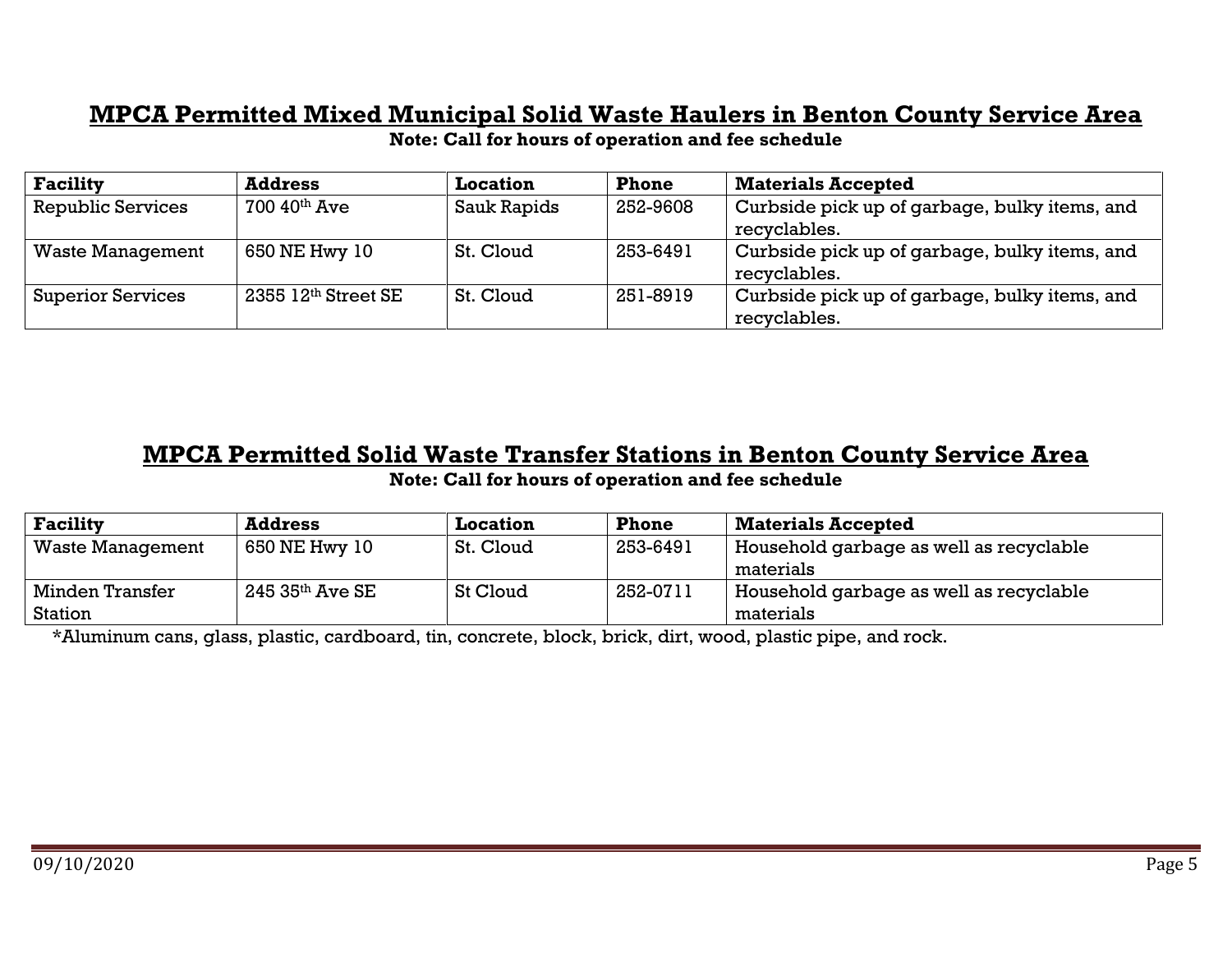## **MPCA Permitted Demolition Disposal Landfill in Benton County Service Area**

| <b>Landfill Facility</b>                                         | <b>Location</b>               | Phone            | <b>Materials Accepted</b>                                                                                                                                                                                                                      |
|------------------------------------------------------------------|-------------------------------|------------------|------------------------------------------------------------------------------------------------------------------------------------------------------------------------------------------------------------------------------------------------|
| Henkemeyer Landfill                                              | Watab Township, Benton County | $(320)$ 252-6487 | Wood, shingles, sod, metals, sheet rock, rock,<br>leaves, stumps, concrete, siding, brush,<br>cardboard, insulation, dirt, grass, wood chips,<br>granite, glass, trees, and ash.                                                               |
| Elk River Landfill                                               | Elk River, Sherburne County   | $(763)$ 441-2462 | Wood, shingles, sod, metals, sheet rock, rock,<br>leaves, stumps, concrete, siding, brush,<br>cardboard, insulation, dirt, grass, wood chips,<br>granite, glass, trees, and ash.                                                               |
| <b>T K Demolition</b><br>(Tom Kraemer, Inc)                      | Cold Spring, Stearns County   | $(320)$ 685-8226 | Wood, shingles, sod, metals, sheet rock, rock,<br>leaves, stumps, concrete, siding, brush,<br>cardboard, insulation, dirt, grass, wood chips,<br>granite, glass, trees, and ash.                                                               |
| <b>Bueckers City Sanitation</b>                                  | Sauk Centre, Stearns County   | (320) 352-2876   | Wood, shingles, sod, metals, sheet rock, rock,<br>leaves, stumps, concrete, siding, brush,<br>cardboard, insulation, dirt, grass, wood chips,<br>granite, glass, trees, and ash.                                                               |
| <b>VONCO Residential Solid Waste</b><br><b>Disposal Services</b> | Becker, Sherburne County      | $(763)$ 262-8662 | Asphalt, Brick, Carpet/padding, Concrete,<br>Ceramic, Fiberglass insulation, Siding,<br>Shingles, Styrofoam, Roofing Materials,<br>Plaster, Gypsum board, Wood, Glass, Empty<br>Caulking tubes, Tree Stumps, Treated lumber,<br>Railroad ties. |

**Note: Please call for hours of operation and a fee schedule**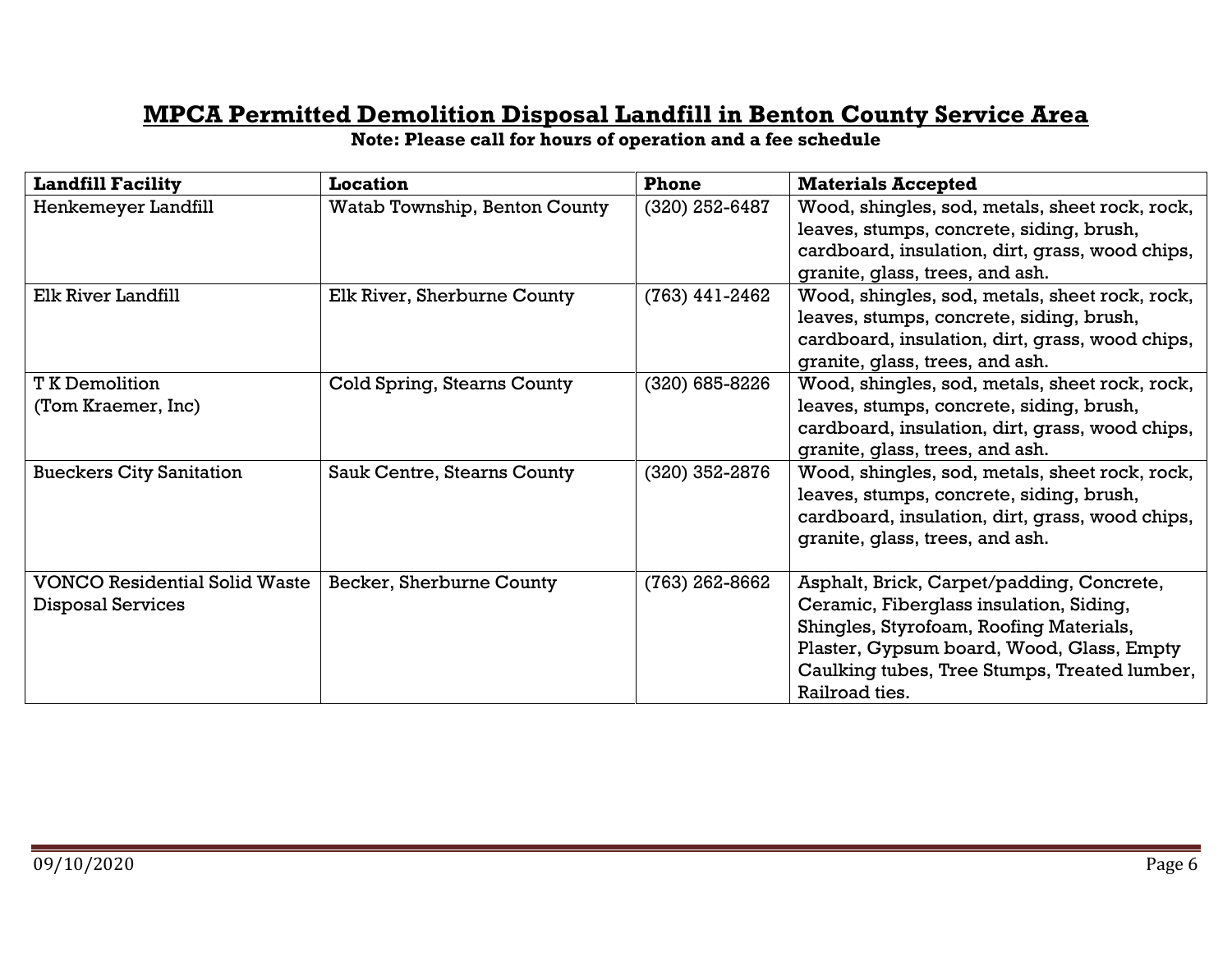## Benton County Licensed Solid Waste Haulers

**This is a list of businesses that are licensed to collect and haul solid waste within Benton County for 2017. These businesses offer a variety of services and should be contacted directly regarding your specific needs. Please note that some Municipalities manage the collection of waste and contract directly with a business for city wide waste collection. DISCLAIMER: Benton County does not specifically endorse or recommend any businesses or individuals listed below.**

ADVANCED DISPOSAL 2355 12TH ST SE ST CLOUD MN 56304 Phone: 320/251-8919

City of St. Cloud 1200 15<sup>th</sup> Ave. SE St. Cloud MN 56304 Phone: 320/650-2900

EZ DISPOSAL 13417 150TH AVE FORESTON MN 56330 Phone: 320/983-3679

GARY'S TRUCKING AND MORE 20439 COUNTY RD 73 BECKER MN 55308 Phone: 612/219-1499

GRANITE CITY ROLLOFF LLC PO BOX 103 CLEARWATER MN 55320-0103 Phone: 320/529-0123

#### JME

1401 FALLON AVE NE MONTICELLO MN 55362 Phone: 763/295-3122

JIM'S MILLE LACS DISPOSAL INC 205 2ND AVE NE BOX 275 MILACA MN 56353 Phone: 320/983-6474

PIERZ SANITATION PO BOX 385 PIERZ MN 56364 Phone: 320/468-6622

RAPID CONTAINER SERVICE PO BOX 96 SAUK RAPIDS MN 56379 Phone: 320/203-7617

RELIABLE ROLLOFF PO BOX 848 ST JOSEPH MN 56374 Phone: 320/363-1194

REPUBLIC SERVICES 700 40TH AVE NE SAUK RAPIDS MN 56379 Phone: 320/252-9608

TOM KRAEMER INC PO BOX 443 COLD SPRING MN 56320 Phone: 320/685-8226

TRI-COUNTY ORGANICS 40 35<sup>TH</sup> AVE NE SAUK RAPIDS MN 56379 Phone: 320/493-3270

VANDERPOEL DISPOSAL PO BOX 212 MILACA MN 56353 Phone: 320/983-2464

VEIT DISPOSAL SYSTEMS 21075 134th AVE N ROGERS MN 55374 Phone: 763/428-2242

WASTE MANAGEMENT - ST CLOUD 650 NE HWY 10 ST CLOUD MN 56304 Phone: 800/450-9378

WEST CENTRAL SANITATION 4089 ABBOTT DR PO BOX 796 WILLMAR MN 56201 Phone: 320/235-7630